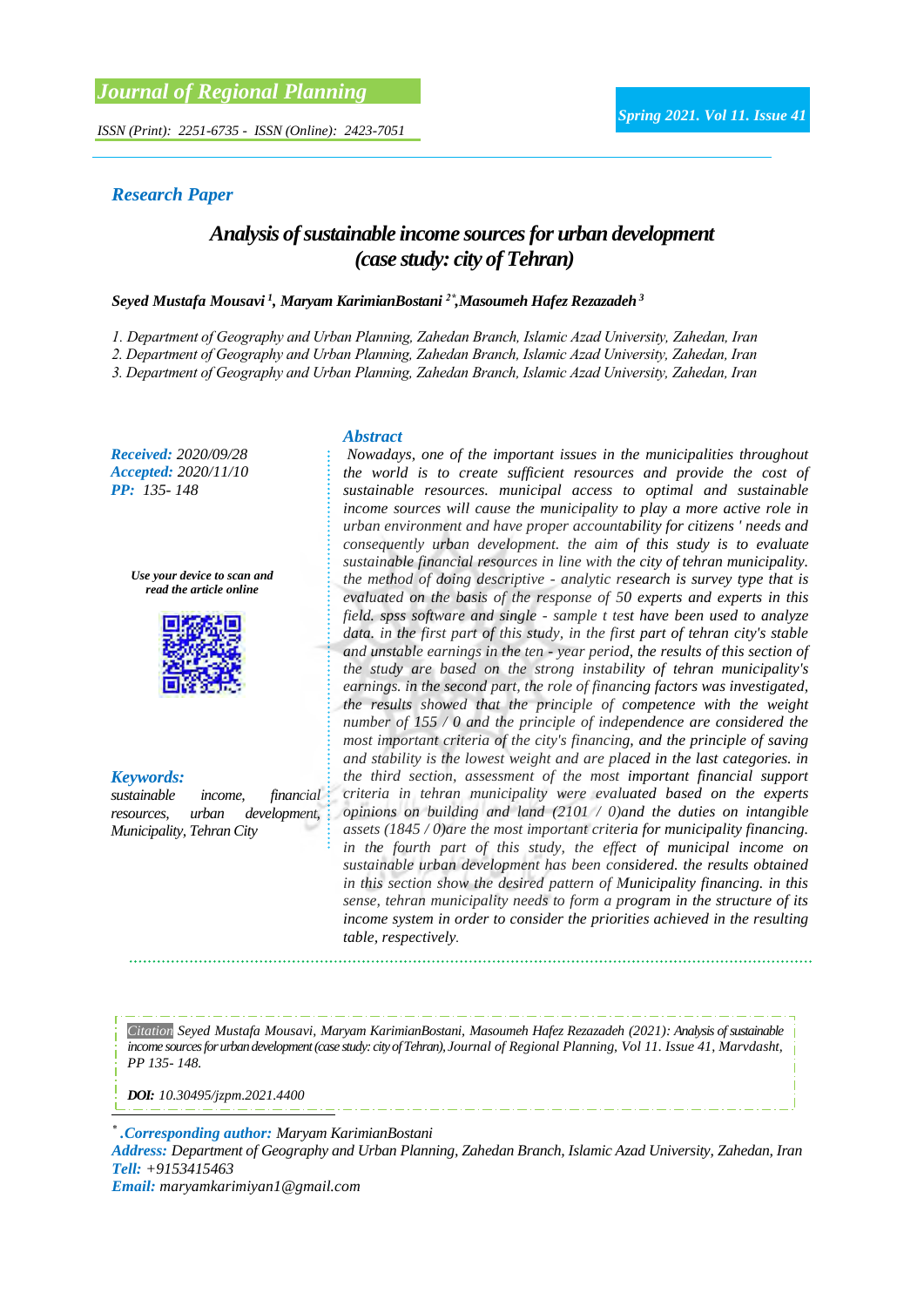### *Extended Abstract*

#### *Introduction*

*The urban development requires that the development patterns that meet the needs of the present generation will not be harmful to the needs of future generations. Sustainable development is not only for the sustainability of natural resources and the environment, but also emphasizes the sustainable human well being and the happiness of residents. Sustainable urban development can be easily achieved on local scale. The efficiency of urban sustainable development (USDE)reflects the efficiency of human well being and resources and entering the urban system (Yan, 2018). in developing countries including iran, which have a dysfunctional economic system, weak tax systems and lack of citizen participation mechanisms in financing cities, the municipal income financing system is mainly drawn to the volatile and unhealthy income sources. this problem was found in iran after the policy of self - sufficiency in 1981 s and especially in Tehran city was more severe than other cities. at present, two main challenges of the tehran municipality financing system are: transient and unsound of the system and failure of municipality to achieve financial and monetary markets for the heavy cost of building urban infrastructure. Therefore, it is necessary to correct this structure. on the other hand, Tehran as the most populous city and capital of the country needs to grow and develop proper infrastructure. It is evident that it is necessary to realize the growth and development, exploitation and execution of large urban projects. the implementation and construction of large projects requires the use of extensive financial resources that are more than the tehranmunicipal budget to cover all costs. in general, the monetary supply policy of the countrys municipalities is largely based on higher incomes and often the consequences* 

*of this method of financing are disregarded. Therefore, it has to be acknowledged that the method of financing the municipalities requires reconsideration. in this study, sustainable financial resources have been studied in order to finance the city of tehran municipality in order to provide the city with financial support for city development sustainability. accordingly, the main question of this study is: what is the income structure of tehran municipality and what are the factors causing uncertainty in it? and is the sustainable incomes fit for the economic capacity? In this regard, the following assumptions:*

*-the new method of financing and income is more favorable than that of volatile earnings.*

*-The increase in the share of tax revenues is an effective solution to the stability of municipality revenues and the Nile to sustainable development*

*-municipal income is the main cause of the instability of the building and land, the main cause of the instability.*

#### *Research methodology and study area*

*The research method of this research is a combination of descriptive, analytical method. data collection was conducted through library studies, referring to existing literature and articles on the topic of research, interviews with managers, experts and municipality experts in the study area and*

*in this study, according to the research contents of Tehran municipality's income structure, the statistical population of the experts is composed of 50 managers and experts, scholars and experts who are involved in the municipality's income category. for analysis, spss software and single - sample t sample t test.*

#### *Research findings*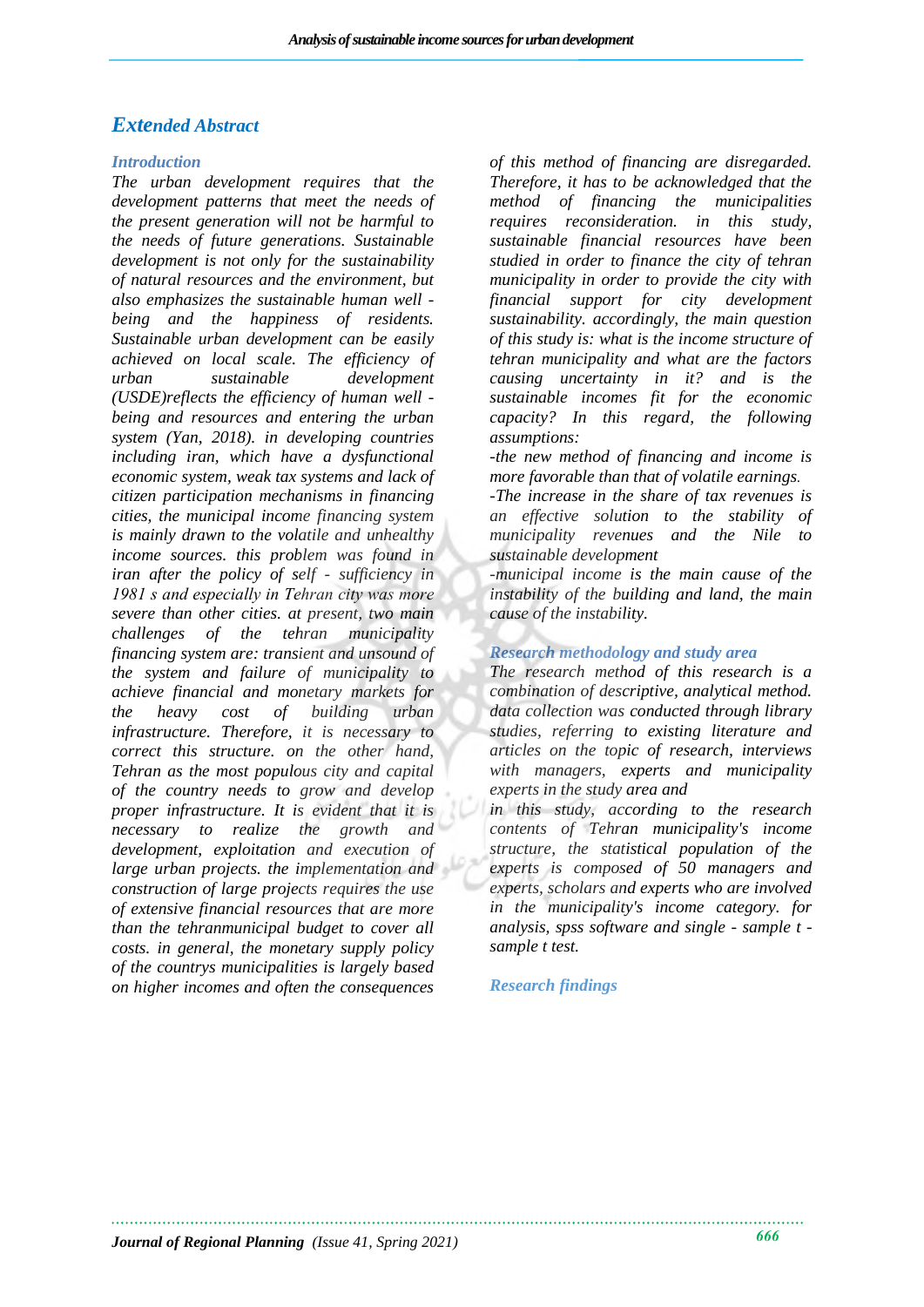#### *Table 1: The effectiveness of the elements for the stability of municipality revenues in the Nile to sustainable urban development.*

| $Test Value = 0$ |         |                   |        |        |  |
|------------------|---------|-------------------|--------|--------|--|
|                  | Sig.    | Mean              |        |        |  |
|                  | $(2 -$  | <i>Difference</i> | Lower  | Upper  |  |
|                  | tailed) |                   |        |        |  |
| 35.459           | .000    | 3.41846           | 3.2247 | 3.6122 |  |
| 25.957           | .000    | 3.43778           | 3.1716 | 3.7039 |  |
|                  |         |                   |        |        |  |
| 23.233           | .000    | 3.04500           | 2.7816 | 3.3084 |  |
|                  |         |                   |        |        |  |
| 24.922           | .000    | 3.70000           | 3.4017 | 3.9983 |  |
| 26.361           | .000    | 3.39333           | 3.1346 | 3.6520 |  |
|                  |         |                   |        |        |  |
| 14.401           | .000    | 3.420             | 2.94   | 3.90   |  |
|                  |         |                   |        |        |  |
| 21.207           | .000    | 3.080             | 2.79   | 3.37   |  |
|                  |         |                   |        |        |  |
|                  |         |                   |        |        |  |

*Table 2: The effectiveness of the factors contributing to the instability of the city's earnings volatility*

|                                                                                                                                                                                                                                                                                   | $Test Value = 0$ |                       |                        |                                                                 |              |
|-----------------------------------------------------------------------------------------------------------------------------------------------------------------------------------------------------------------------------------------------------------------------------------|------------------|-----------------------|------------------------|-----------------------------------------------------------------|--------------|
|                                                                                                                                                                                                                                                                                   |                  | $Sig. (2-$<br>tailed) | Mean<br>Differen<br>ce | 95%<br>Confidence<br>Interval<br>the<br>οt<br><i>Difference</i> |              |
|                                                                                                                                                                                                                                                                                   |                  |                       |                        | Lower                                                           | <b>Upper</b> |
| Not using new income methods in different countries                                                                                                                                                                                                                               | 28.029           | .000                  | 3.740                  | 3.47                                                            | 4.01         |
| Lack of access to financial markets                                                                                                                                                                                                                                               | 28.778           | $.000\,$              | <i>3.700</i>           | 3.44                                                            | 3.96         |
| Gradual decrease in the effectiveness of municipalities (as a<br>result of financial constraints and the impossibility of using<br>foreign currency and Rial loans or selling participation<br>bonds and as a result of inability to meet the basic needs of<br><i>the city</i> ) | 26.857           | .000                  | 3.700                  | 3.42                                                            | 3.98         |
| Rely on revenues from unsustainable construction                                                                                                                                                                                                                                  | 25.015           | .000                  | 3.580                  | 3.29                                                            | 3.87         |
| Unprecedented inflation of prices of materials and services<br>in recent years                                                                                                                                                                                                    | 30.556           | .000                  | 4.080                  | 3.81                                                            | 4.35         |
| Lack of mutual trust between municipalities and citizens,<br>which causes citizens to refuse to pay municipal fees (taxes)<br>as the main source of sustainable income of municipalities                                                                                          | 27.222           | .000                  | 3.500                  | 3.24                                                            | 3.76         |
| Unwillingness of investors to invest in urban projects due to<br>bureaucracy and gang games in the<br>administrative<br>municipality                                                                                                                                              | 29.035           | .000                  | 3.540                  | 3.29                                                            | 3.79         |
| Reliance of municipal revenues on funds from building and<br>land tolls                                                                                                                                                                                                           | 37.151           | .000                  | 3.640                  | 3.44                                                            | 3.84         |

#### *Conclusion*

*the results show the effect of the components on the evaluation of experts and experts in this field in the stability of tehran municipality's earnings, which indicates the importance of components in terms of experts. in terms of experts, this field of factors affecting the stability of tehran municipality's earnings is the highest impact on urban development and urban development as well as the mean income component from receiving service prices offered to citizens. In contrast, the majority of uncertainties depend on municipal dependency on construction.tehran is developing a physical development that* 

*physical development has not been accompanied by the development of infrastructure, cultural, participation of citizens, as well as on the fringes of tehran city, the construction of disjoindted has led to the municipality tendency to increase the revenues of this sector. Overall, the effectiveness of factors contributing to the instability of municipal earnings volatility is higher than the middle of each of the Variables at the level of earnings volatility; which can be attributed to the lack of new methods, lack of programs and financial contributions on the market, dependence on construction from construction especially non - allowable construction and construction.*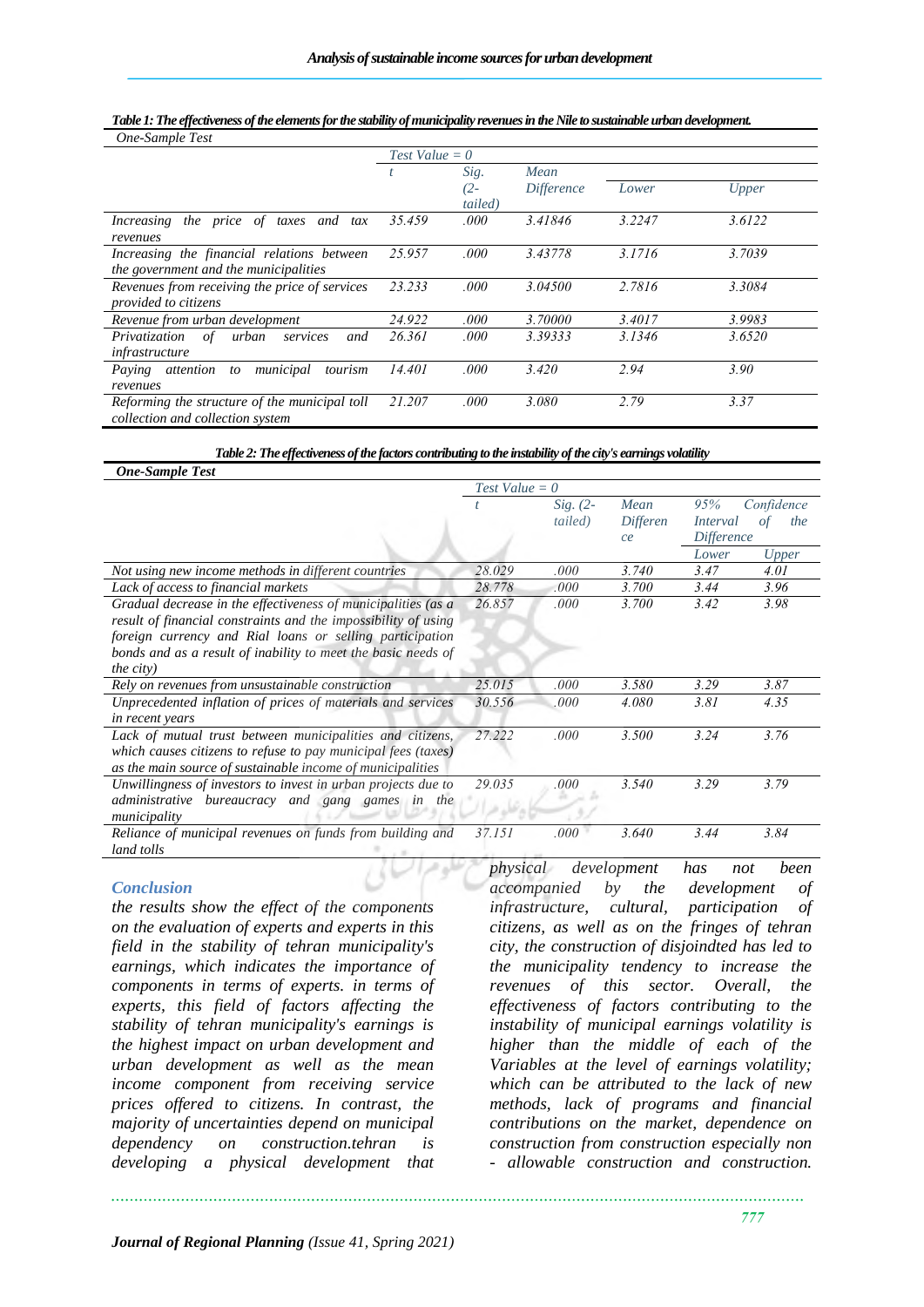*unfortunately, the new methods adopted by tehran municipality have failed to pay attention to experts and citizens on the basis of participation in the future, paying attention to improving public transport and reducing the volume of city traffic and creating conditions of participation of citizens as key players in the city and its consequences in the city and urban environment, continuity or instability in the future and the capacity of communities. in the Results with Faraji Mali and Azimi studies (1390), in Buin Zahra Municipality, Mousavi et al. (1390), in Shahdieh Municipality, Ghanbari et al. (1390), in Zarch Municipality, Zakeri et al. (1390) in Firoozkooh Municipality, Ziari and His colleagues (1392), in Mahabad Municipality and the study of Jouybari Desert and Desert (1393) in Joybar Municipality indicate the dependence of these municipalities on construction tolls.*

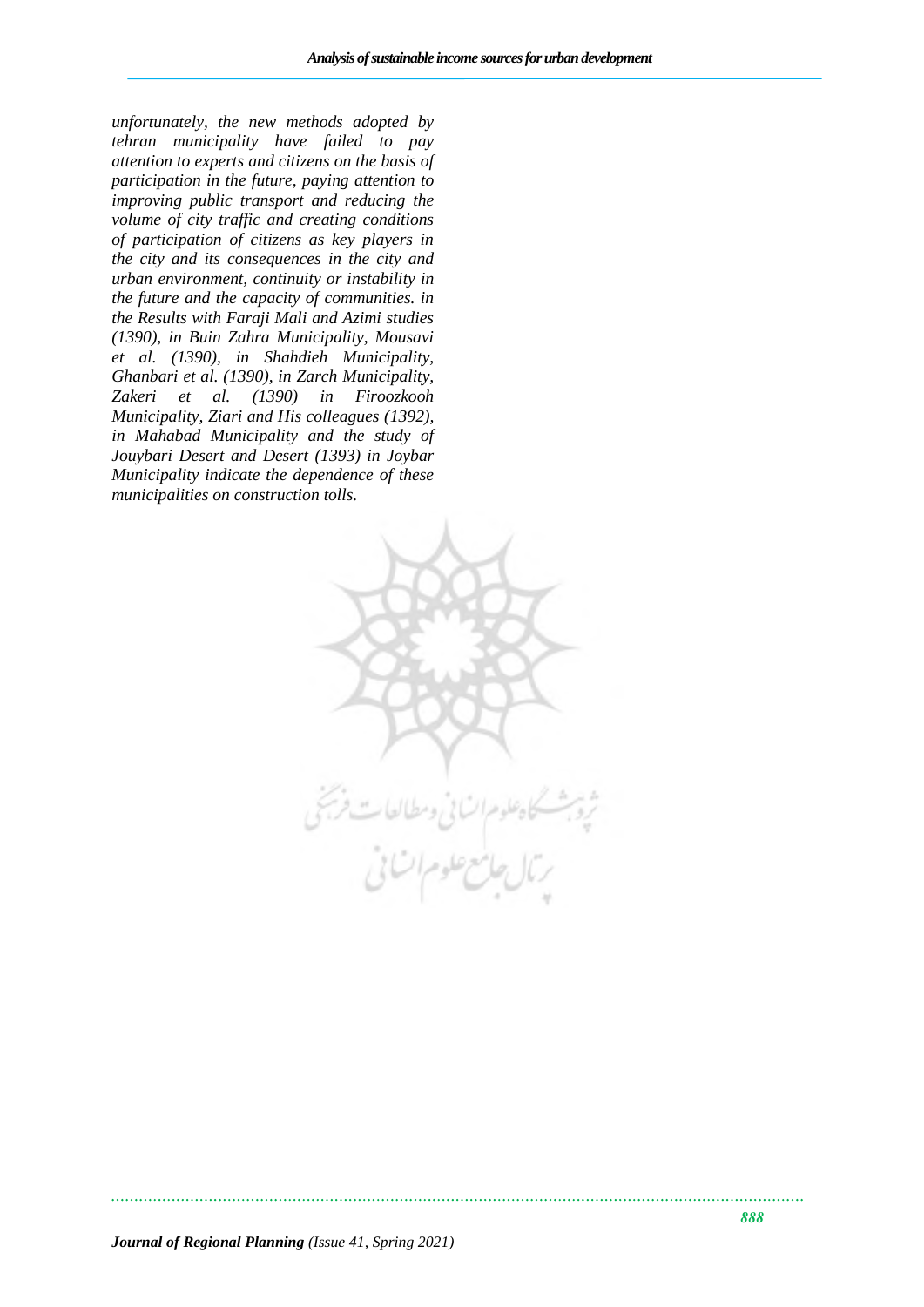شاپا چاپی: ۶۷۳۵– ۲۲۵۱ - شاپا الکترونیکی: ۷۰۵۱– ۲۴۲۳

مقاله پژوهشی

**تحلیل منابع تأمین درآمد پایدار در راستای توسعه شهری )مطالعه موردی: شهر تهران(**

**سیدمصطفی موسوی ، مریم کریمیان بستانی <sup>1</sup> 2† ، معصومه حافظ رضازاده 3**

.1 دانشجوی دکتری جغرافیا و برنامه ریزی شهری، واحد زاهدان، دانشگاه آزاد اسالمی، زاهدان، ایران .2 استادیار گروه جغرافیا و برنامه ریزی شهری، واحد زاهدان، دانشگاه آزاد اسالمی، زاهدان، ایران .3 استادیار گروه جغرافیا و برنامه ریزی شهری، واحد زاهدان، دانشگاه آزاد اسالمی، زاهدان، ایران

> **تاریخ دریافت**: 1399/07/07 **تاریخ پذیرش:** 1399/08/20 **شماره صفحات:** -148 135

از دستگاه خود برای اسکن و خواندن مقاله به صورت آنالین استفاده کنید



**واژههای کلیدی:** درآمد پایدار، منابع مالی، توسعه شهری، شهرداری شهر تهران*.*

**چکیده**

امروزه یکی از مسائل مهم شهرداری ها در سراسر جهان ایجاد منابع کافی درآمد و تامین هزینهه از منهابع پایهدار اسهت. دسترسی شهرداریها به منابع درآمدی مطلوب و پایدار باعث میشود که شهرداری، نقش فعالتری در محیط شهری ایفها کرده و پاسخگویی مناسبی به نیازهای شهروندان و به تبع آن توسعه شهری داشته باشد.هدف از پژوهش حاضر ارزیهابی منابع مالی پایدار در راستای تامین هزینه های شهرداری شهر تهران می باشد.روش انجام تحقیه توصهیفی*–* تحلیلیهاز نوع پیمایشی است. جهت تجزیه و تحلیل اطالعات از نرم افزار *spss* و آزمون *t* تک نمونه ای استفاده شده اسهت. در راستای پاسخگویی به سواالت پژوهش در ابتدامیزان مولفه های اثرگذار در پایداری درآمد شهرداری تهران سنجیده شهد نتایج حاصل از این بخش نشان داد که میانگین در اکثریت گویه ها بیش از حد وسط بوده است این امر بیهانگر اهمیهت بسزای مولفه ها در دستیابی به پایداری درامدی می باشد. در مرحله دوم عوامل ایجاد ناپایداری درآمد شههرداری مهورد بررسی قرار داده شدند و در تحلیل نهایی میزان موفقیت روش های تامین مالی در مقایسه با روش های ناپایدار درآمدی مورد بررسی قرار گرفت. نتایج آزمون تی تک نمونه ای مستقل نشان داد که بیشترین میانگن متعل بهه درآمهد حاصل از توسعه و عمران شهری (۳/۷۰) و کمترین میانگین نیز به مولفه درآمدهای حاصـل از دریافـت بهـای خـدمات ارائه شده به شهروندان (۳/۰۴) تعلق دارد. در بخش میزان موفقیت روش های نوین درآمد پایدار نیز نتایج نشان دهنـده عدم موفقیت روش ها در اکثر زمینه ها می باشد؛ چرا که تنها گویه عدم وابستگی به نوسانات بازار (۳/۱) می باشد ک بیش از حد وسط می باشد و گویه انصاف در حق برخورداری از منابع و ثروت های عمومی نیز در حد وسط (٣/٠٠) قـرار گرفته است و مابقی گویه ها میانگینی کمتر از حد وسط دارند.

**استناد:** موسوی، سید مصطفی، کریمیان بستانی، حافظ رضازاده، معصومه )1400(: **تحلیل منابع تأمین درآمد پایدار در راستای توسعه شهری )مطالعه موردی: شهر تهران،** فصلنامه برنامه ریزی منطقه ای، سال ،11 شماره ،41 مرودشت، صص -148 .135

یخاه علوم الساتی ومطیالعاب

يرتال جامع علوم اتنانى

*DOI: [10.30495/jzpm.2021.4400](https://dx.doi.org/10.30495/jzpm.2021.4400)*

. **نویسنده مسئول:** مریم کریمیان بستانی *†* **نشانی:** استادیار گروه جغرافیا و برنامه ریزی شهری، واحد زاهدان، دانشگاه آزاد اسالمی، زاهدان، ایران*.* **تلفن:** 09153415463 *maryamkarimiyan1@gmail.com* **:الکترونیکی پست**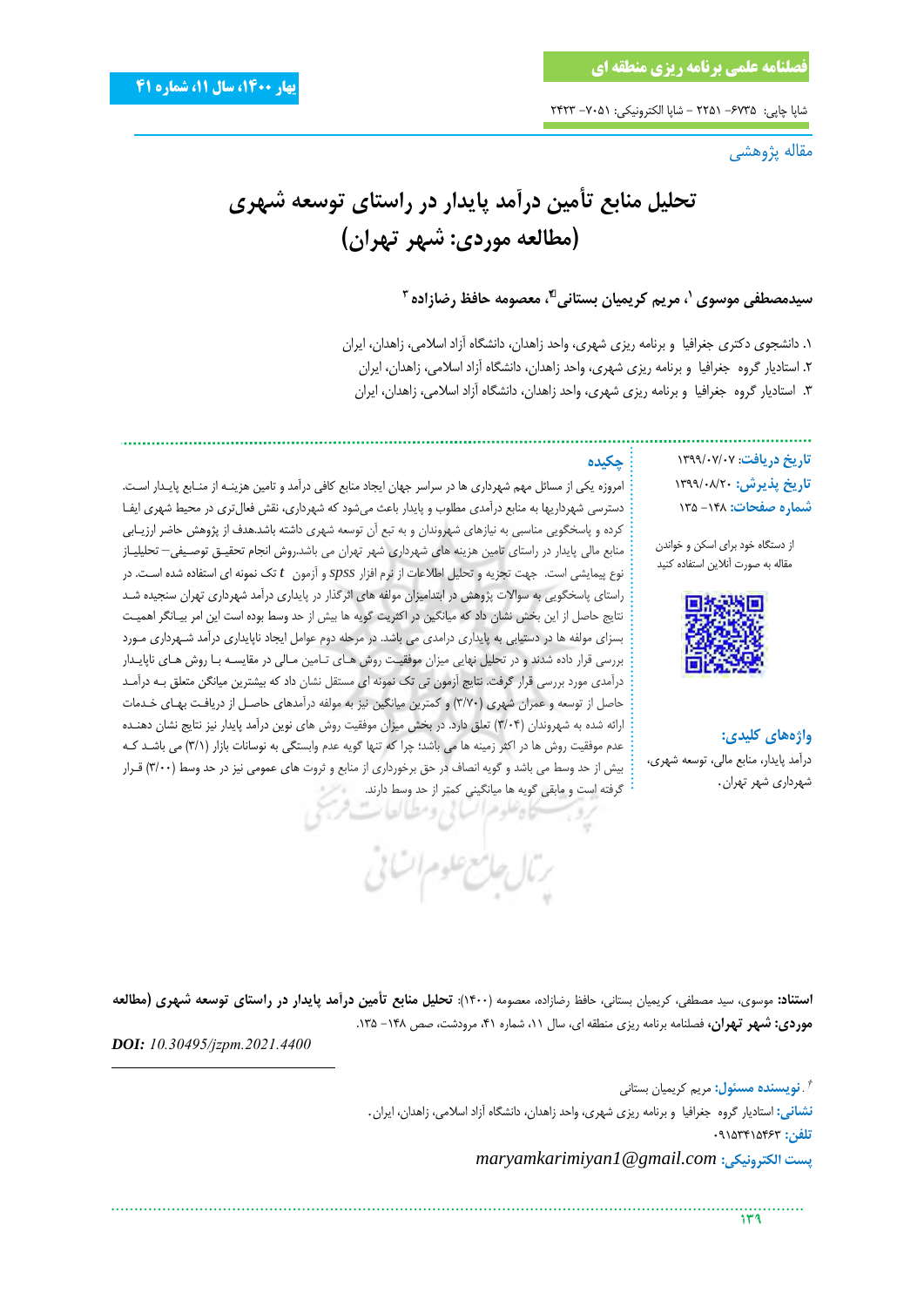#### **مقدمه:**

توسعه شهری مستلزم اینست که الگوهای توسعه کهه نیازههای نسل حاضر را برآورده کرده به نیازهای نسهلههای آینهده ضهرر نرسانند. توسعه پایدار نه تنها خواستار پایـداری منـابع طبیعـی و محیط زیست است، بلکه بـر رفـاه انسـانی پایـدار و خوشـحالی ساکنین تاکید می کند. توسعه پایدار شهری میتواند در مقیاس- هـای محلـی بـه آسـانی بدسـت آیـد. کـارایی توسـعه پایـدار شهری3*(USDE(*موجب انعکاس کارایی رفاه انسهانی و منهابع و ورود محیط به سیستم شهری مهی شهود)*2018 ,Yan*).بعهالوه، توسعه پایدار به دنبال تعادلی بین افزایش در جامعهه و اقتصهاد و کاهش منافع حاشیه ای محیطی و اکولوژیکی می باشد و بطهور پیوسته توسعه همکاری مناسب منافع اتقصادی و عـدالت اجتمهاعی را دنبهال مهی کنهد ) *,Vojnovic 2006., ,Rogers 2011 ,Opschoor* 2014*.,*). هدف توسعه پایدار حفهظ ررفیهت انتقال محیطی و ظرفیت حمایت از خدمات می باشد درحالیکه چارچوب مفهـومی پایـداری شـهری بـا عملکردهـای مختلـف اکوسیستم شهری ارتباط دارد ) *,Nallathiga 2010., ,Albert* ۲۰۰۸). دستیابی به الگوی پایدار منابع مالی برای تـأمین هزینـه های جاری و عمرانی شهر، از مهم ترین عوامل پایداری شهری است که امکان سرمایه گذاری در نظام زیر ساخت های توسعه-ای شهر را فراهم میکند در واقع درآمدهای پایدار نقش مهمهی در عمران و پیشرفت اقتصادی منطقه و همچنین افق های بالقوه در جهت برنامهریزی توسعه شهرداری و شهربازی میکند بلکهه پایدار بودن منابع درآمدی و یا مطلوب بودن آن در اولویت قهرار دارند. شهرداری تهران از این قانون مستثنی نیست و رویکرد حاکم بر دست یافتن به منابع جدید و اصالح منابع موجهود بایهد به جهت اتکا به درآمدهای پایدار و فاصله گرفتن هر چه بیشهتر از درآمدهای ناپایدار حرکت کنـد. پیش بینـی و شـناخت دقیـق میزان درآمدهای پایدار در شهرها موجهب ایجهاد یکچشهمانداز مطلوب در حوزه تفکر استراتژیک در سهازمانهای متهولی امهور شهری یعنی شورا و شهرداری خواهـد شـد و درنهایـت موجـب افوزایش سطح ارائه خـدمات و افــزایش کیفیــت زنــدگی و رضایتمندی شهروندان خواهد شد. کسب درآمد در شهرداریها از امـوری اسـت کـه تـاثیر عمـده ای در خـدمات شـهری بـه شهروندان دارد. اگر شهرداری نتواند درآمد کافی و پایدار بدست آورد، نخواهد توانست تاسیسات ضروری در شههر ایجهاد و اداره کنند. هرچند که منابع مـالی شـهرداری هـا بـه صـورت قابـل حصول است اما همه آنها از خصوصیات درآمدهای پایدار برخوردار نیستند. پایداری در درآمدها مستلزم آن است کـه اولا

این اقلام از استمرار نسبی برخـوردار باشـند ثانیــا حصــول ایــن درآمدها شرایط کیفی شهر را در معرض تهدیهد و تخریهب قهرار ندهند. از این رو دستیابی به روش های جدید تامین درآمـدهای پایدار و مطمئن و بدون تبعات نـاگوار سیاسهی، اقتصـادی و اجتماعی نقش بسیار موثری در رضایت جامعه شههری، سهرعت بخشیدن به توسعه و عمـران محـدودهای شـهری و نهایـت مدیریت مطلوب شهرها خواهند داشت.

 در کشورهای درحال توسعه از جمله ایران که دارای سیستم اقتصادی ناکارآمد، نظامهای مالیاتی ضعیف و فاقد مکانیزمهـای مشارکت شهروندان در تأمین هزینههای شهرها هستند، سیستم تأمین درآمد شهرداریها عمدتا به سمت منابع درآمدی ناپایدار و ناسالم کشیده میشود. این مسمله در ایران بعد از اجرای سیاست اودکفایی شهرداریها در دهه 1360 بیشتر نمود پیدا کرد و بهه ویژه در شهر تهران شدیدتر از سـایر شـهرها اتفـاق افتـاد. هـم اکنون، دو چالش عمده سیستم تأمین درآمـد شـهرداری تهـران عبارت است از: ناپایدار و ناسالم بودن این نظـام و عـدم توفیـق شهرداری در دستیابی به بازارهای مالی و پولی برای تأمین هزینههای سنگین احداث زیرساختهای شهری. از این رو لازم است تا این ساختار اصلاح گردد. از سوی دیگـر، شـهر تهرانبـه عنوان پرجمعیتترین شهر و پایتخت کشور نیازمند رشد وتوسعه زیرساختهای مناسب میباشد. بدیهی است که لازمه تحقّقرشـد و توسعه، بهرهبرداری و اجرای پروژههای بزرگ شههری اسهت. اجراء و احداث پروژههای بزرگ مستلزم استفاده ازمنابع مالی گستردهای است که بیش از توان بودجههای شههرداری تههران برای پوشش تمام هزینهها است. ازین رو در پژوهش حاضر بهه ارزیابی منابع مالی پایدار در راستای تامین هزینه های شهرداری شهر تهـران پرداختــه شــده اســت تــا بــا لحــاظ روش تممینمالیشهرداریزمینههایالزمبرپایداریتوسعهشهرفراهم شهود. بهر این اساس، سوال اصلی این بررسی چنین طرح شد: ساختار درآمدی شهرداری تهران چیست و عوامل ایجاد ناپایداری در آن کدامند ؟ و آیـا درآمـدهای پایـدار موجـود متناسـب بـا ظرفیـت اقتصادی قابلیت توسعه دارد؟

## **پیشینه و مبانی نظری تحقیق:**

شرزهای(۱۳۹۰)، در مقاله خود تحت عنوان تـامین مـالی پایـدار شهر؛ چگونگی تامین مـالی بـه منظـور توسـعه پایـدار شـهری پرداختند. نتایج تحلیل حاکی از آن است که بخش عمده ای از درآمدهای حاصله توسط شـهرداری هـای کشـور، بـا مفـاهیم پایداری و مطلـوب بـودن همخـوان نیسـتند و عمـدتا از منـابع ناپایدار کسب می شـوند. قربـانی(۱۳۹۳)، در مقالـه خـود تحـت عنوان بررسی تأثیر ساختار درآمدی شهرداری بـر رونـد توسـعه

 *Urban sustainable development<sup>3</sup>*

**<sup>140</sup> برنامه ریزی منطقه ای** )شماره ،41 بهار 1400(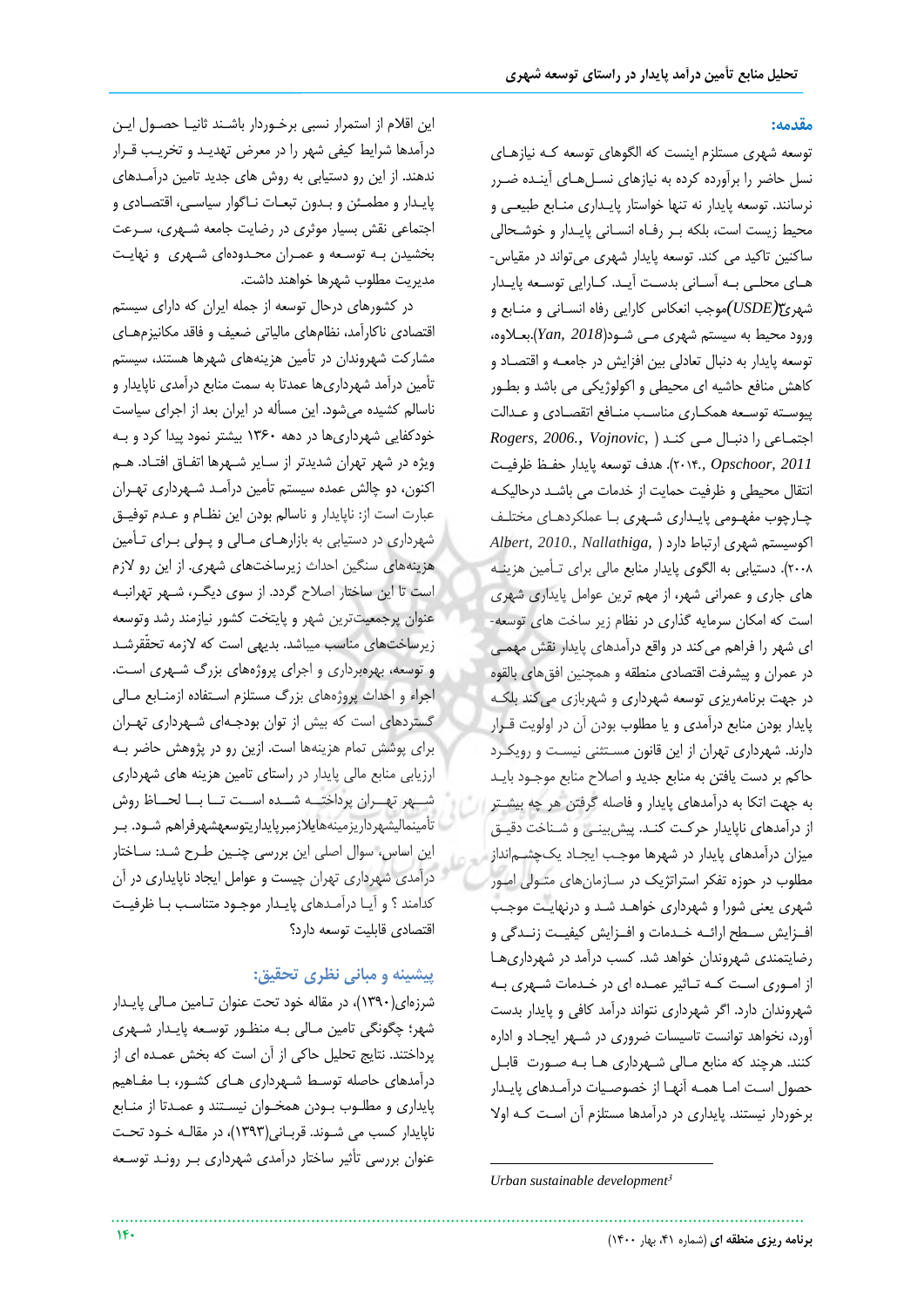شهری مشهد پردااتند. نتایجاین پژوهش حاکی از آن است کهه رابطه و همبستگی بالایی میبان متغییر درآمد و شباخص هبای توسعه پایدار شهری (هزینههای مرتبط با توسعه پایدار شهری) وجود دارد. قربانی(۱۳۹۳)، در مقاله خود تحت عنوانالگوســازی و رتبهبندی معیارها در تممین مالی مطلوب برای بخش عمومی بها اسـتفاده از روش *MCDM (كلانشـهر* مشـهد) پرداخـت. نتـايج تحقیق نشان میدهد عوارض بر نوسازی، عوارض بر سـاختمان و اراضی (به غیر از عوارض بر تراکم)، عـوارض ارزش افـزوده و بههای خلدمات شبهری، بله ترتیب مهم ترین اولویت های سیاستگذاری در زمینه پایدارسهازی درآمهدهای شههرداری بهه شــمار میروند.ســوادی(۱۳۹۴)، در مقالــه خــود تحــت عنــوان راهکارهای تامین درآمدهای شهرداری در جههت توسهعه پایهدار شهری به این نتیجه دست یافت کـه دسـتیابی بـه روش هـای جدید تامین منابع درآمدی پایدار و مطمئن و بدون تبعات ناگوار اقتصادی، اجتماعی وسیاسے نقـش بسـیار مـوثری در رضـایت جامعه شهري، سرعت بخشيدن بـه توسـعه و عمـران محـدوده هـای شـهری و درنهایـت مـدیریت مطلـوب شـهرها خواهـد داشت.وثوقی(۱۳۹۵)، در مقاله خود تحت عنـوان ارائـه الگـوی پایدارسازی نظام درآمدی و تـأمین منـابع مـالی شـهرداریها )مطالعه موردی: شهرداری تهران(به این نتیجه رسهیدند کهه دو محور با عنوان »کنترل، کاهش و حذف تدریجی منابع درآمهدی ناپایدارو ناسهالم« و »مهدیریت، بهبهود و افهزایش نقهش منهابع درآمدی پایدار» موجب پایدارسازی نظام درآمدی در دو بازه میان مدت و بلندمدت خواهد شد.

حـاجی لــو(۱۳۹۶)، در مقالــه خــود تحــت عنوانبررســی منــابع درآمدهای پایدار شهرداریها (مورد مطالعه: شهر شبستر استان آذربایجان شرقی(به این نتیجه دست یافت که حدود 43 درصهد از درآمدهای شهرداری را درآمدهای با مطلوبیت پهایین، 85/10 درصهد را درآمهدهای بها مطلوبیهت متوسهط و 15/46 درصهد را درآمــدهای بــا مطلوبیــت بــالا تشـــکیل می دهند.شـــکری نودهی(۱۳۹۶)، در مقاله ای به بررسی چالشهای تأمین مالی در شهرداریها در راستای تحقـق سیاسـتهای اقتصـاد مقـاومتی پرداخته و منابع تأمین درآمدهای شهرداریها و الگوهـای نـوین تأمین مـالی در شـهرداریهارا معرفـی نمود.موسـویحسـنی و همکاران)1397(، در مقاله ای با عنوان الهزام شههرداری هها بهه کسب درآمد پایدار در راستای تامین منابع مالی پروژه های نوسازی و بهسازی بافت فرسوده شهری مورد مطالعه: شهرداری منطقه ١٩ تهران پرداختند. شـيعه(١٣٩٧)،در مقالـه خـود تحـت عنوان بررسی تامین منابع درآمدی شهرداری نظرآباد بر اسـاس توسعه ی شهری پایداربا توجه به مشکالت و مسایل موجهود در نظرآباد، راهکارهایی جهت درآمدزایی پایدار شههرداری نظرآبهاد

پیشهنهاد داده و بهه قیهود و موانهع دنبهال نمهودن راهکارههای پیشنهادی اشاره نمود*.*.رضوی مجد)1397(،در مقاله ای با عنوان راهکاری شهرداری ها در افزایش درآمدهای پایهدار شههری بها تاکید بر تامین مالی پروژه های شههری بهه ایهن نتیجهه دسهت یافت که دستیابی به الگوی پایدار منابع مالی برای تامین هزینه های جاری و عمرانی شهر، از مهم ترین عوامل پایداری شهری است که امکان سرمایه گذاری در نظام زیر ساخت های توسـعه ای شهر را فـراهم مـی کنـد. قلـی یـور(۱۳۹۸)، در مقالـه خـود بهبررسی روشها، منبعها و مانعهای دستیابی به درآمهد پایهدار شهری (مطالعه مـوردی: شـهرداری ارومیـه) پرداخـت. در ایـن پژوهش روشها، منبعها و مانعهای دستیابی بـه درآمـدهای پایدار در شهرداری ارومیه شناسایی شدند و پیشنهادهایی بهرای افزایش این نوع درآمدها ارائه شد.

همچنین برخی کارشناسان خارجی در مطالعات خـود بیـان میکنند، در کشورهای اروپایی و امریکا، سیستمهای امهور مهالی عمومی به خوبی شکل گرفته و ریشههای آنهـا در سـاختارهای اداری به طرز مناسهبی جهای گرفتههانهد. مبنهای درآمهد پایهدار سیستمها، درآمد مالیاتی بودهو ایهن رونهد را نیهز سیسهتمههای جابجایی کارا پیمیگیرند. این دو در کنار ههم منجهر بهه ایجهاد تقریباً ۸۰ درصد درآمـد حکومـتهـایمحلی شـده کـه در زمـره درآمـدهای پایـدار قلمـداد میشـود.امروزه بخـش عمـدهای از کارشناسان خارجی بر این باورند، مهمترین مانع در عدم رسیدن به نظام مناسب تأمین مالی عدم استقلال و کـاهش اختیـارات محلی در چند سال اخیر میباشد. آنها محـدود سـاختن اسـتقلال مالی شهرداری در سالهای اخیر(بعـد از سـال ۲۰۰۰) را از دیگـر مشکلات جدید نظام تأمین مالی شهرداری دانستهاند. همچنین آنها عدم توجه مدیران سیاسی واداری به ادبیات نظـری تـأمین مالییک مشکل اصلی در ناپایداری درآمدهای محلی مهی داننهد. برنامه اسکان بشر سازمان ملل متحد(٢٠٠٩) در مطالعه خود با جمعبندی انجام شده، راهنمهایی را بهرای تهممین مهالی مخهارج شههرداریها(مالیه شــهری) منتشــر ســاخته کــه در بخــش آن موضهوعات مختلفهی همچهون وضهعیت مالیهه شههری، نقهش حکومتهای محلی در اقتصاد، الگوی مفیهد حکومهت محلهی و تممین مالی مخارج آن را مورد بررسی قرار داده است.

# **روش تحقیق:**

روش تحقیقاین پژوهش تلفیقهی از روش توصهیفی، تحلیلیمهی باشد. گردآوری اطلاعات،از طریق مطالعات کتابخانه ای،مراجعه به کتب و مقالات موجود در رابطه با موضوع تحقیق،مصاحبه با مدیران،کارشناسان و متخصصینشهرداری در زمینه تحقی مورد نظرصورت گرفت و از روش های زیر استفاده گردید: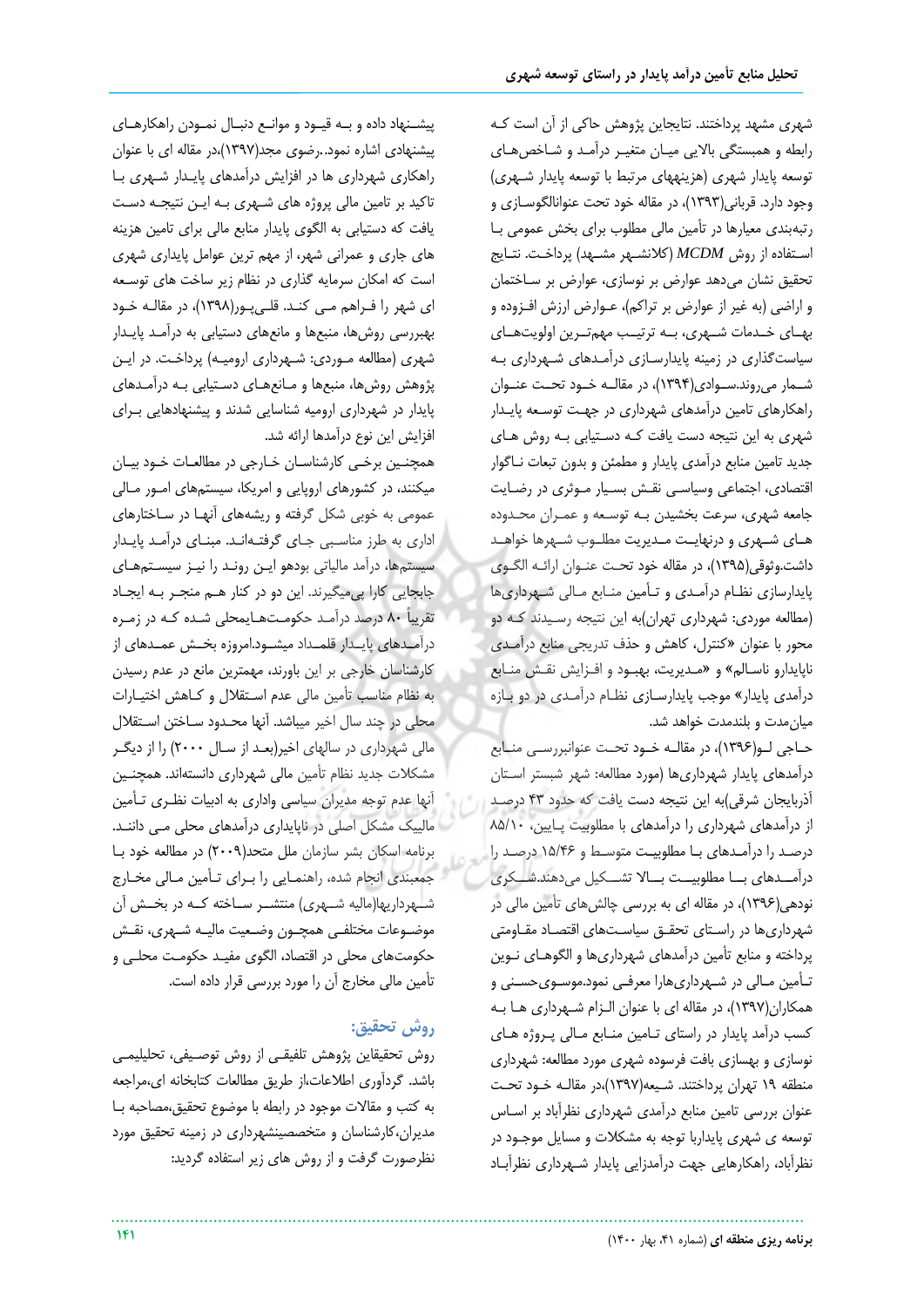در این تحقیق باتوجه به محتوای تحقیـق کـه بررسـی سـاختار درآمدی شهرداری تهران است، جامعه آماری خبرگان، متشکل از 50 نفر از مدیران و معاونان متخصص، صاحب نظر و درگیر با

مقوله درآمد شهرداری میباشد. برای تجزیه و تحلیل دادهاز نرم افزار *spss* و آزمون*t* تک نمونه ای مستقل استفاده شد.



از نظر موقعیت جغرافیایی شهر تهران در 51 درجه و4 دقیقه تها 51 و 33 دقیقه طول شرقی و 35 و 35 دقیقه تا 35 و 50 دقیقه عرض شمالی واقع شده استو ارتفاع آن از ۱۷۰۰ متـر در شـمال به ۱۲۰۰ متهر درمرکهز و بسالاخره ۱۱۰۰ متبر در جنسوب میرسد.تهرانبزرگترین شهر و پایتختایران با جمعیت حدود ۱۱۰۵۰۰۰۰ نفر (همراه با توابع، که به نام تهران بزرگ شـناخته میشهود، 15000000 نفهر(*,* 8011230 نفهر در شههر تهههران

است.در کل ساختار اداری ایران در تهران متمرکز شده است. سطح شهر تهران به ٢٢منطقه شهرداریبخش شـده اسـت. ایـن شهر در گسترهای بین کوه و کویر در دامنهه جنهوبی البهرز قهرار دارد. گسترهی استقرار تهران از سمت جنوب و جنوب غربی بهه دشتهای هموار ورامین و شهریار منتههی میشهود و در سهمت شرف و شمال توسط کوهستان محصور گردیده است.



**شکل -1 محدوده سیاسی کالنشهرتهران به تفکیک مناطق شهری** 

**بحث و یافته های تحقیق:**

**مولفه ها اثرگذار در پایداری درآمدهای شههرداری :**  اداره مطلوب شهرها و ارائه خدمات مناسب و کنترل و هدایت پروژههای عمرانی، عالوه بر اعمال مدیریت صحیا، مستلزم

اعتبارات و درآمدهای کافی و هزینه صحیح آن می باشد عوارض از مهم ترین منـابع بهینـه شـهرداریها در کشـورهای پیشرفته جهان است کهه بابهت اداره شههر از درآمهدها، امهوال، دارایی و مصرف اشخاص حقیقی و حقوقی دریافهت میگهردد و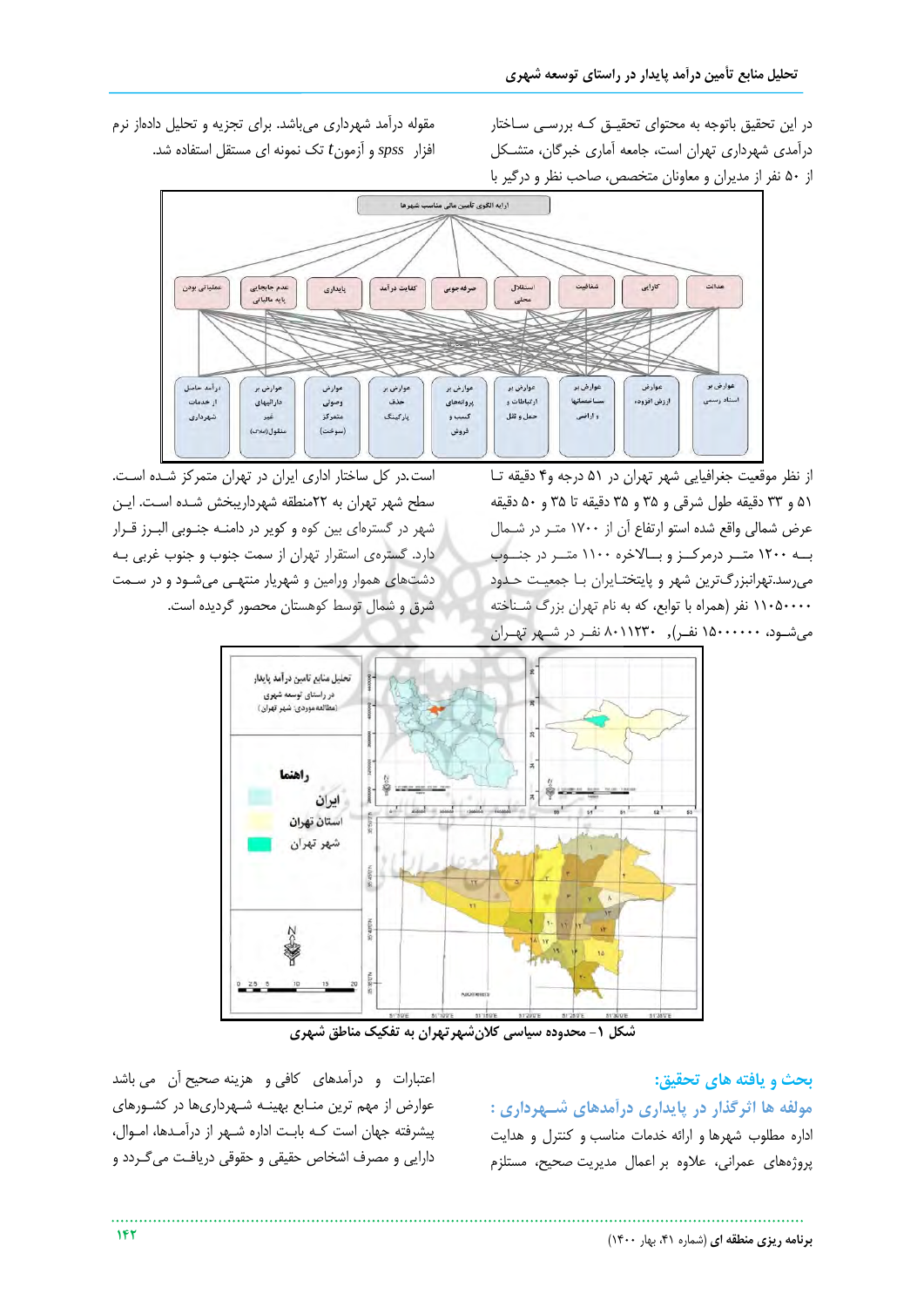صرف خدمات شهری می شود. شهرداریها عمـده هزینـههـای ارائه خـدمات خـود را از محـل دریافـت عـوارض مختلـف از شهروندان تامین مینمایند، در این راستا شهرداریها بهه دنبهال ایجههاد منههابع درآمههدی پایههدار هسههتند ) *and Khmer 21 ,1394:Javadian*).درآمد در شهرداری ها از اموری است که تاثیر عمده ای در ارائه خدمات شهری بـه شـهروندان دارد. اگـر شهرداری ها نتوانند درآمد کافی و پایدار بهه دسهت آورنهد نمهی توانند در امورات خدمات شهری و ارائـه تاسیسـات، تجهیـزات شهری نیازهای شهروندان را آنگونه که باید و شاید انجام دهند. براین اساس امروزه یکی از مسائل مهم شهرداری ها در سراسهر جهان ایجاد منابع کافی درآمد و تامین هزینـه خـدمات شـهری است.اما این امر در کشورهایی با سیستم اقتصادی ناکارآمد، نظام مالیاتی ضعیف و نبود مشـارکت شـهروندان؛ بـه ناچـار بـه سوی منابع ناپایدار درآمدی از سوی شهرداری هها ههدایت مهی گردد. در تحقیق حاضر نیز بـه ارزیـابی و تحلیـل منـابع پایـدار شهرداری ها در جهت توسعه شهری پرداخته شده است. در این تحلیل منابع درآمدی شهرداری ها هر کدام در یهک بخهش یها یک سوال مورد ارزیابی قرار گرفته شده است.

سوال اول افزایش بهای عوارض و درآمدهای مالیاتی می باشهد که به چندین گویه تفکیک شده است. براساس نظر متخصصان در راستای افزایش عوارض و درآمدهای مالیاتی اکثهر گویهه هها باالتر از میانگین بوده است؛ که این امر نشان دهنده اتفاف نظهر نمونه تحقیق در تاثیر بسـزای ایـن مولفـه بـر پایـداری منـابع شهرداری ها می باشد. با بررسی خردتر ایـن مولفـه نشـان مـی دهد بیشترین میـانگین بـه افـزایش عـوارض بـر ارزش زمـین (٣/٧٨) و عوارض بر مازاد تراکم (٣/٧٢) و در مقابل کمترین میانگین نیز به عوارض بر گذرنامه، بلیت هوایی و سایر حمهل و نقل ها ااتصاص یافته است.اما به طور کلی نتایج آزمون *t* تک

نمونه ای نشان دهنده میانگین نسبتا مشابه و البته تاثیر گذار هر یک از گویه ها در مولفه مذکور می باشد.

در مؤلفه افزایش روابط مالی دولت و شهرداریها، 9 گویه مهورد ارزیابی قرار گرفته است که نتایج آزمون تاثیر نسبتا مشابه گویهه ها و میانگین باالی بیشتر از حهد متوسهط را نشهان مهی دههد. بیشترین میانگین مربوط به حذف قوانین دست و پهاگیر توسهط دولت و کمترین میانگین نیز مربوط به کمک بالعهوض دولهت متناسب با میزان افزایش تورم اختصاص یافتـه اسـت.در مولفـه سوم یعنی درآمد حاصل از دریافت بهای خدمات ارائـه شـده بـه شهروندان نیز وضعیت میانگین ها اکثرا بیش از حد متوسط می باشد و تنها گویه های پارک بان (۲/۶۶)، حق پارک در پارکینگ شهرداری (٢/٩٢) و تخلیه خـاک و نخالـه (٢/٩۶) کمتـر از حـد متوسط میانگین می باشد. بیشترین سطح میانگین در این مولفه مربوط به دریافت بهای خدمات حمل و نقل (۳/۴۶) مـی باشـد. مولفه بعدی یعنی درآمدهای حاصل از توسعه و عمهران شههری نیز در هر دو گویه دارای میانگین بیش از حد وسط بوده و ایهن امـر نشـان دهنــده ارزش ایــن مولفــه از دیــدگاه خبرگــان و متخصصان این حهوزه مهی باشهد. در مولفهه اصوصهی سهازی خدمات و زیرساخت های شهری بیشـترین میـانگین بـه گویـه مشارکت بخش خصوصی در سرمایه گذاری مانند توسعه متبرو، احداث پارکینگ های طبقاتی و مراکز تفریحی و سـینما (۳/۶۰) و کمترین میانگین به مشارکت بخش غیردولتهی جههت تهامین مالی پروژه های انتفاعی شهری (٣/١٨) اختصاص یافته است که نشان دهنده میانگین بیش از حد وسط در هر سه گویه مهی باشد. در دو مولفه توجـه بـه درآمـدهای حاصـل از گردشـگری شهرداری و اصلاح ساختار نظام تشخیص و وصـول عـوارض شهرداری نیز نظر کارشناسان این حوزه با توجه به یافتهه ههای آزمون باالتر از حد متوسط می باشد.

فع علوم السائلي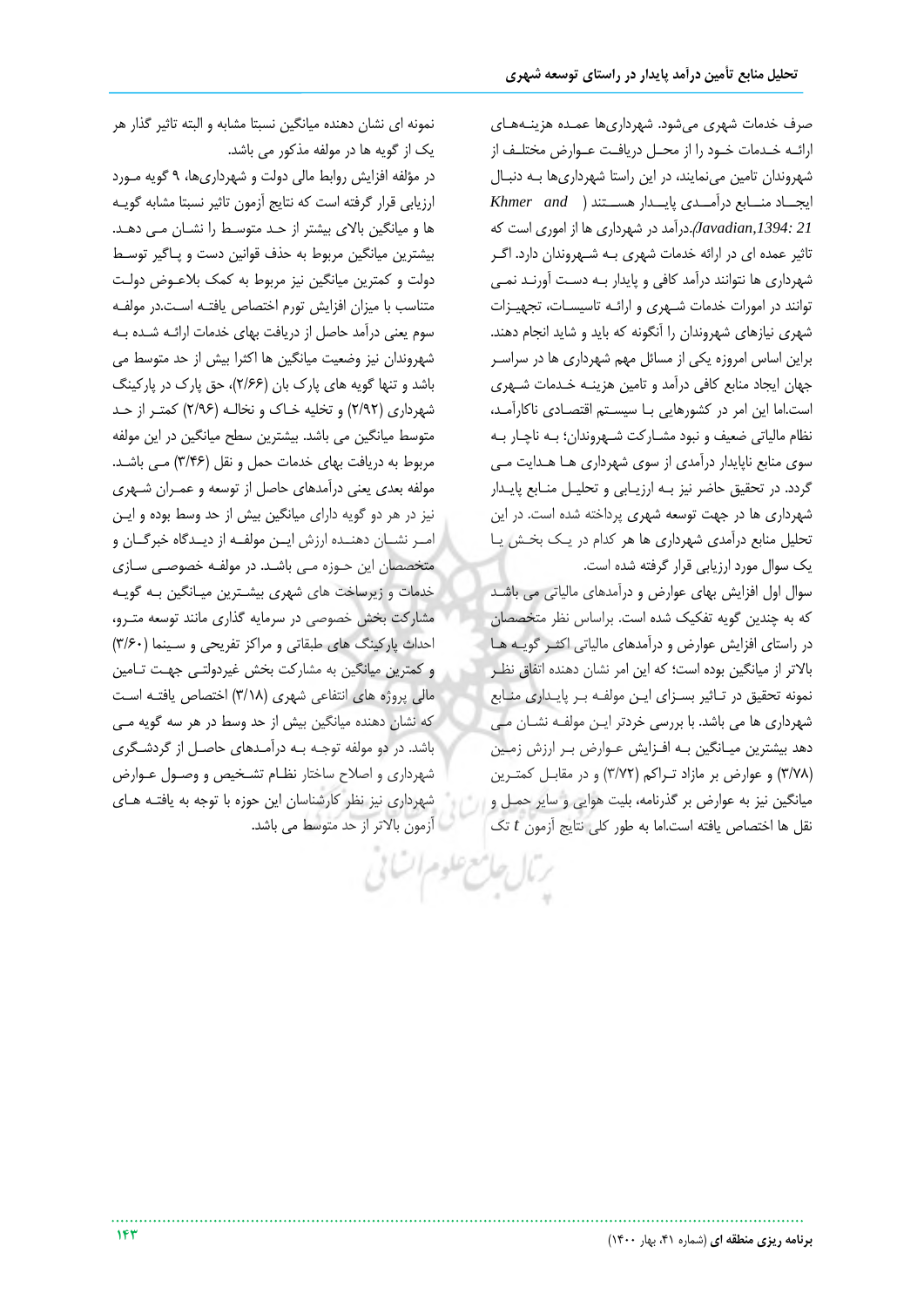| One-Sample Test                                                    |                                           |                                           |                                          |                               |                           |
|--------------------------------------------------------------------|-------------------------------------------|-------------------------------------------|------------------------------------------|-------------------------------|---------------------------|
|                                                                    |                                           |                                           | Test Value = $0$                         |                               |                           |
|                                                                    | t                                         | Sig                                       | Mean                                     |                               |                           |
|                                                                    |                                           |                                           | <b>Differ</b>                            | Low                           | Upp                       |
|                                                                    |                                           |                                           | ence                                     | er                            | er                        |
| عوارض بر املاک                                                     | ۲۹.۶۹۴                                    | $\mathcal{L} \leftrightarrow \mathcal{L}$ | ۳۶۶۰                                     | ۳.۴۱                          | ۳.۹۱                      |
| عوارض بر ارزش زمین                                                 | 26.844                                    | $\cdots$                                  | ۳.۷۸۰                                    | $r_{\Delta}$ .                | ۴.۰۶                      |
| عوارض بر نقل و انتقالات زمین، اموال و ملک                          | $Y\setminus Y$                            | $\cdots$                                  | ۳.۴۰۰                                    | ۲.۰۸                          | ۳.۷۲                      |
| عوارض بر دارایی هایی مانند وسائل نقلیه . ماشین آلات                | 24.TYX                                    | $\cdots$                                  | r.o.                                     | ۳.۲۱                          | ۳.۷۹                      |
| عوارض بر حق مرغوبیت هنگام احداث پارک، فرهنگسرا و … از مالکان       | $\gamma$                                  | $\cdots$                                  | r.r.                                     | ۲.۹۸                          | ۳۶۲                       |
| عوارض بر عمران اراضی شهر                                           | <u>77.170</u>                             | $\cdots$                                  | ۳۶۲۰                                     | ۳.۳۱                          | ۳.۹۳                      |
| عوارض بر اسناد و املاک                                             | $\forall \Upsilon . \cdot \Upsilon \cdot$ | $\cdots$                                  | ۳.۳۸۰                                    | ۳.۰۷                          | ۳۶۹                       |
| عوارض بر معاملاک بنگاه های اقتصادی                                 | ۲۲.۱۴۹                                    | $\cdots$                                  | ۳.۴۸۰                                    | ۳.۱۶                          | ۳.۸۰                      |
| عوارض گذرنامه، بليط هواپيمايي و ساير حمل و نقل ها                  | ۱۷.۳۴۳                                    | $\cdots$                                  | ۲۹۰۰                                     | ۵۶.۵۶                         | ۳.۲۴                      |
| عوارض بر پروانه های کسب و فروش                                     | ۲۵.۰۸۳                                    | $\cdots$                                  | ۳.۱۸۰                                    | ۳.۹۳                          | ۳.۴۳                      |
| عوارض ارزش افزوده                                                  | ۲۳.۹۹۱                                    | $\cdots$                                  | ۳۶۲۰                                     | ۳.۳۲                          | ۳.۹۲                      |
| عوارض بر مازاد تراكم                                               | ۳۱.۳۹۳                                    | $\cdots$                                  | ۳.۷۲۰                                    | ۳.۳۷                          | ۴.۰۷                      |
| سایر عوارض محلی                                                    | <b><i>M.YSY</i></b>                       | $\cdots$                                  | ۲.۹۰۰                                    | ۵۹.۲                          | ۳.۲۱                      |
| افزایش سهم شهرداری از مالیات های دریافتی دولت در قالب کمک          | ۲۱۶۰۹                                     | $1 + 1 +$                                 | ۳۶۰۰                                     | ۳.۲۷                          | ۳.۹۳                      |
| بلاعوض                                                             |                                           |                                           |                                          |                               |                           |
| افزایش کمک های دولت به دلیل افزایش قیمت های حامل انرژی             | 71.958                                    | $\cdot \cdot \cdot$                       | ۳۶۴.                                     | $\mathbf{r}.\mathbf{r}$       | ۳.۹۷                      |
| پرداخت بهای کلیه معافیت های مالیاتی مصوب دولت                      | ۲۰۶۶۱                                     | $\ddotsc$                                 | r.r.                                     | ۲.۹۸                          | ۳۶۲                       |
| كمك دولت براساس سرانه جمعيت شهرها                                  | <b>17.11Y</b>                             | $\cdot$                                   | ۳.۴۴۰                                    | ۳.۰۶                          | ۳۸۲                       |
| مالیات انتقالی از دولت به شهرداری                                  | 19.950                                    | $\ddotsc$                                 | ۳.۴۲۰                                    | ۳.۰۸                          | ۳.۷۶                      |
| كمك بلاعوض دولت متناسب با ميزان افزايش تورم                        | 11.145                                    | $1 + 1 +$                                 | ۳.۱۶۰                                    | ۲۸۱                           | ۵۸۱.۳                     |
| كمك بلاعوض دولت متناسب با نياز جديد پروژه هاى عمرانى شهر           | 19.00                                     | $\dots$                                   | $\mathbf{r}.\mathbf{r} \cdots$           | ۳.۰۴                          | ۳.۷۶                      |
| حذف قوانين دست و پاگير توسط دولت                                   | <b>٢٢.٢٧٣</b>                             | $\cdot$                                   | ۳۶۸۰                                     | ۳.۳۵                          | ۰۱.۴                      |
| کمک های میان حکومتی                                                | 19.505                                    | $+ + +$                                   | r.r.                                     | ۹۶.۲                          | ۳۶۴                       |
| دريافت بهاى خدمات حمل و نقل                                        | $Y \cdot . Y \cdot Y$                     | $\cdots$                                  | ۳.۴۶۰                                    | ۳.۱۲                          | ۳.۸۰                      |
| اجاره بهای تاسیسات و مستغلات شهرداری                               | ۲۲.۰۳۶                                    |                                           | ۳.۲۶۰                                    | ۲.۹۶                          | ۵۶.۳                      |
| وروديه اماكن تحت تملك شهردارى                                      | Y.1YY                                     | $\cdot \cdot \cdot$                       | ۳.۰۴۰                                    | ۲.۷۴                          | ۳.۳۴                      |
| تخلیه خاک و نخاله                                                  | Y.AYY                                     | $\dots$                                   | 7.95.                                    | ۲۶۲                           | $\mathbf{r}.\mathbf{r}$ . |
| جمع أورى زباله                                                     | ۱۸.۵۳۳                                    | $\cdots$                                  | ۳.۰۴۰                                    | ۲.۷۱                          | ۳.۳۷                      |
| درآمد حاصل از بازارهای سنتی                                        | 11.055                                    | $\cdots$                                  | ۳.۰۲۰                                    | ۶۶۹                           | ۳.۳۵                      |
| حق پارک در پارکینگ شهرداری                                         | 10.997                                    | $\dots$                                   | Y.91                                     | ۵۵.۲                          | ۳.۲۹                      |
| پارک بان                                                           | ۱۵.۸۲۵                                    | ولجبي                                     | ۲۶۶۰                                     | ۲.۳۲                          | $\mathbf{y} \cdot \cdot$  |
| درآمد حاصل از عوارض نوسازى                                         | YY. YY                                    | $\cdots$                                  | T.YY                                     | $\mathbf{r}.\mathbf{r}$       | ۴.۰۴                      |
| درآمد حاصل از بهای خدمات نوسازی                                    | ۲۵.۵۳۶                                    | $\cdots$                                  | ۳۶۸۰                                     | ۳.۳۹                          | ۳.۹۷                      |
| مشارکت بخش خصوصی در سرمایه گذاری مانند توسعه مترو، احداث یارکینگ   | <u>75.777</u>                             | $\cdots$                                  | ۳۶۰۰                                     | ۳.۳۲                          | ۳۸۸                       |
| های طبقاتی و مراکز تفریحی و سینما                                  |                                           |                                           |                                          |                               |                           |
| تامین و راه اندازی صندوق های سرمایه گذاری (صندوق توسعه شهر و صندوق | 80.951                                    | $\dots$                                   | $\mathbf{r}.\mathbf{r} \cdot \mathbf{r}$ | $\mathbf{r} \cdot \mathbf{r}$ | ۶۶۶                       |
| سرمايه گذارس موضوعي)                                               |                                           |                                           |                                          |                               |                           |
| مشارکت بخش غیردولتی جهت تامین مالی پروژه های انتفاعی شهری          | 19.455                                    | $\dots$                                   | ۳.۱۸۰                                    | ۲.۸۵                          | ۵۸۱.۳                     |
| استفاده از پتانسیلها و توانهای گردشگری شهر در راستای افزایش درآمد  | ۱۴.۴۰۱                                    | .                                         | ۳.۴۲۰                                    | ۲.۹۴                          | ۳۹۰                       |
| شهرداری                                                            |                                           |                                           |                                          |                               |                           |
| اصلاح ساختار نظام تشخیص و وصول عوارض شهرداری                       | $Y \setminus Y \cdot Y$                   | $\dots$                                   | ۳.۰۸۰                                    | ۲.۷۹                          | ۳.۳۷                      |
|                                                                    |                                           |                                           |                                          |                               |                           |

**جدول -2 میزان تاثیرگذاری مولفه ها جهت پایداری درآمدهای شهرداری در نیل بهتوسعه پایدار شهری**

*Source: Research findings, 2020*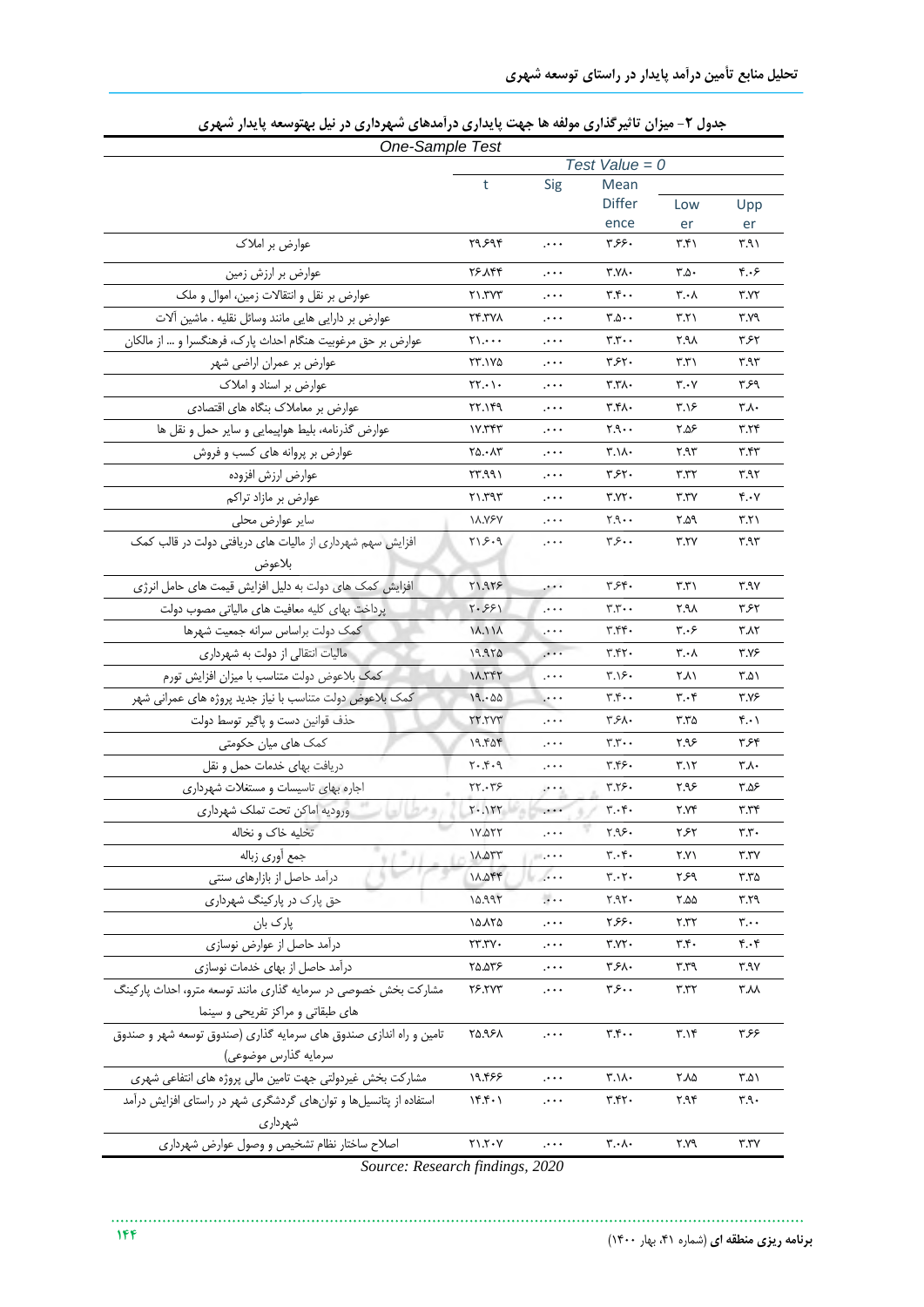در یک ارزیابی نهایی و بر اساس نظرات کارشناسان و خبرگان حوزه مذکور؛ 7 مولفه تحقی در آزمون *T* تک نمونه ای مورد بررسی قرار گرفته و در این آزمون میانگین تاثیر گذاری هر مولفه محاسبه شده است. نتایج نشان دهنده تاثیر مثبت هر یک از این مولفه ها و میانگین بیش از حد وسط در همه این مولفه ها می باشد. بیشترین میانگین بر اساس نتایج آزمون مربوط به

مولفه درآمد حاصل از توسعه و عمران شهری )3/70( و کمترین میانگین نیز به مولفه درآمدهای حاصل از دریافت بهای خدمات ارائه شده به شهروندان (۳/۰۴) تعلق دارد. به صورت کلی نتایج آزمون نشان دهنده تاثیر باالی هر یک از مولفه ها در درآمدهای پایدار شهرداری ها می باشد.

| One-Sample Test                                         |                  |            |                               |                |               |  |  |
|---------------------------------------------------------|------------------|------------|-------------------------------|----------------|---------------|--|--|
|                                                         | $Test Value = 0$ |            |                               |                |               |  |  |
|                                                         |                  | $Sig. (2-$ | Mean                          |                |               |  |  |
|                                                         |                  | tailed)    | <i>Difference</i>             | Lower          | Upper         |  |  |
| افزایش بهای عوارض و درآمدهای مالیاتی                    | ۳۵.۴۵۹           | $\cdots$   | ٣.۴١٨۴۶                       | <b>۳.٢٢۴٧</b>  | ۳۶۱۲۲         |  |  |
| افزایش روابط مالی دولت و شهرداری ها                     | <b>70.90V</b>    | $\cdots$   | <b>T.FTVVA</b>                | <b>٣.١٧١۶</b>  | r.v.rq        |  |  |
| درآمـدهای حاصـل از دریافـت بهـای خـدمات ارائـه شـده بـه | ٢٣.٢٣٣           |            | T.560.                        | <b>T.VA18</b>  | T.T.A         |  |  |
| شهروندان                                                |                  |            |                               |                |               |  |  |
| درآمد حاصل از توسعه و عمران شهری                        | 74.977           | $\cdots$   | $Y.V \cdots$                  | $Y. Y \cdot Y$ | <b>7.9917</b> |  |  |
| خصوصی سازی خدمات و زیرساخت های شهری                     | 19.591           | $\cdots$   | r.rarrr                       | ٣.١٣۴۶         | ۳۶۵۲.         |  |  |
| توجه به درآمدهای حاصل از گردشگری شهرداری                | Yf.f.            | $\cdots$   | T.T                           | ۲.۹۴           | 4.9.7         |  |  |
| اصلاح ساختار نظام تشخيص و وصول عوارض شهردارى            | $Y - 7.7 - Y$    | $+ + +$    | $\mathbf{r} \cdot \mathbf{v}$ | ۲.۷۹           | Y.7V          |  |  |

**جدول -3 میزان تاثیرگذاری مولفه ها جهت پایداری درآمدهای شهرداری در نیل بهتوسعه پایدار شهری**

*Source: Research findings, 2020*

**عوامل ایجاد ناپایداری درآمد شهرداری تهران:**

در این بخش از تحقیق مولفـه کلـی یعنـی میـزان اثـر گـذاری عوامل در ایجاد ناپایداری درآمد شهرداری در ۸ گویـه براسـاس نظرکارشناسان و متخصصان مورد ارزیـابی قـرار گرفتـه اسـت. نتایج آزمون نشان دهنده تاثیر گذاری باال و بیشتر از حهد وسهط هر یک از گویه ها در سطا ناپایداری درآمدها می باشد؛ که می توان این امر را ناشی از عدم استفاده روش های نوین، نداشهتن

برنامه ها و مشارکت های مالی در بازار، وابستگی به درآمد ناشی از ساخت و ساز به ویژه سـاخت و سـازهای غیـر مجـاز و ناپایدار دانست. در این مولفه کمترین سطح میـانگین بـه عـدم وجود اعتماد متقابل بین شهرداری ها و شهروندان(٣/٥٠) ااتصاص یافته و بیشترین سطا میانگین نیز مربوط به تورم بی سابقه قیمت مصالح و خدمات در سال هـای اخیـر (۴/۰۸) مـی باشد.

*One-Sample Test Test Value = 0 t Sig. (2- Mean 95% Confidence Interval of tailed) the Difference Diffe rence*  $(\rho_{\mathcal{B}})^{2}$ *Lower Upper* 4.01 3.47 3.740 .000 28.029 عدم استفاده از روش های نوین درآمدی موجود در کشورهایمختل 3.96 3.44 3.700 .000 28.778 عدم دسترسی به بازارهای مالی کاهش تدریجی قدرت اثر گذاری شهرداری ها )در نتیجهه محهدودیت ههای 26.87 ... 7.Y.. 7.47 ... 7.48 مالی و عدم امکان استفاده از وام های ارزی و ریالی و یا فروش اوراق مشارکت و در نتیجه ناتوانی در پاسخگویی به نیازهای اولیه شهری( 3.87 3.29 3.580 .000 25.015 اتکا به درآمدهای ناشی از ساات و ساز ناپایدار 4.35 3.81 4.080 .000 30.556 تورم بی سابقه قیمت مصالا و ادمات در سالهای اایر عدم وجود اعتماد متقابل بین شهرداری ها و شههروندان کهه موجهب سهرباز 27.222 .000 3.500 3.24 3.76 زدن شهروندان از پرداخت وجوهات (عـوارض) شـهرداری بـه عنـوان اصـلی ترین منبع درآمد پایدار شهرداری ها می شود عدم تمایل سرمایه گذاران به سرمایه گذاری در پروژه های شهری بـه دلیـل 29.035 .000 3.540 3.29 3.79 بروکراسی اداری و باندبازی ها در شهرداری 3.84 3.44 3.640 .000 37.151 اتکای درآمدهای شهرداری بر وجوه حاصل از عوارض سااتمان و زمین *Source: Research findings, 2020*

جدول **٤- میزان اثرگذاری عوامل در ایجاد ناپایداری در**آمد شهرداری تهران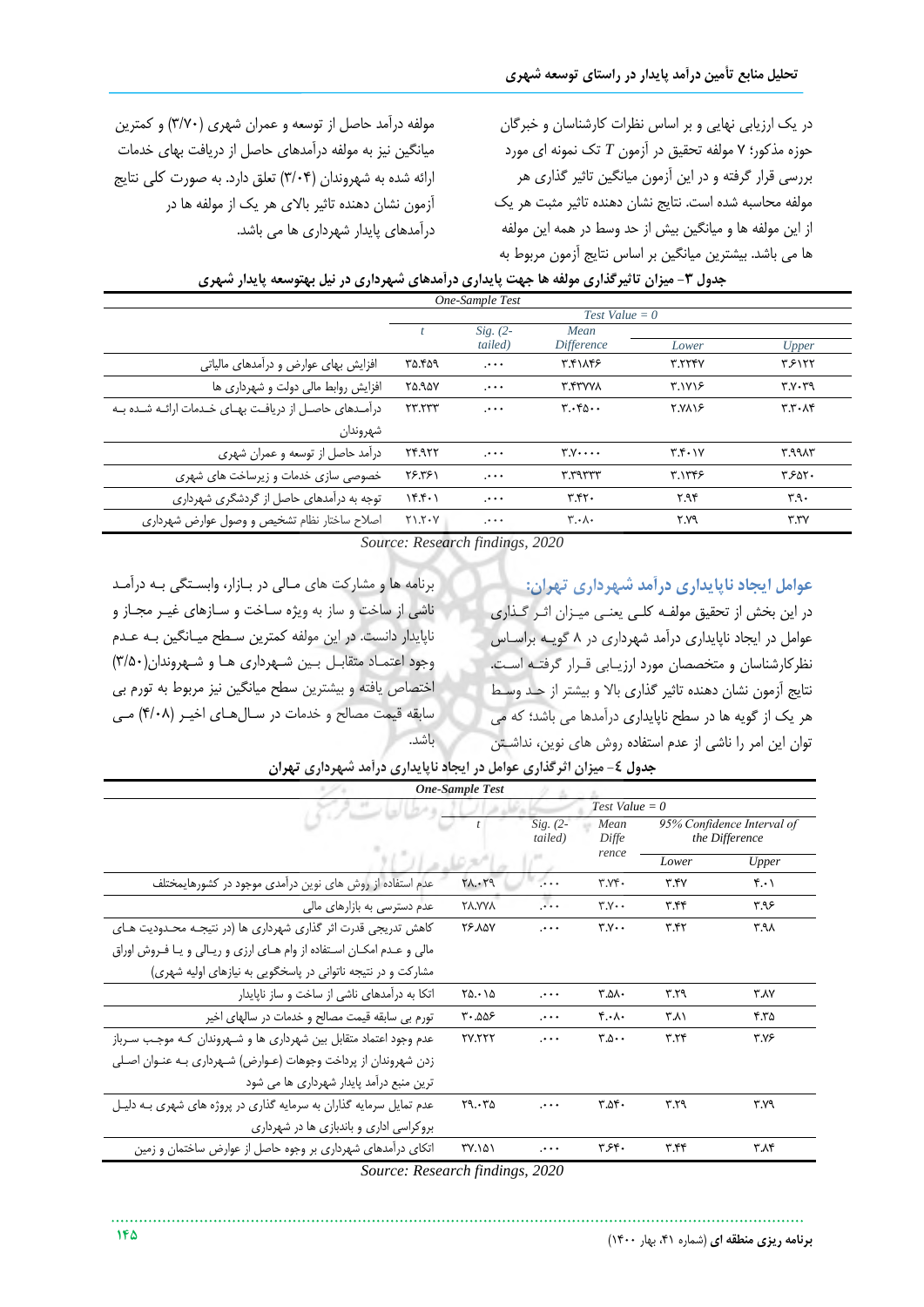**موفقیت روش های نوین تامین منابع مالی و درآمدی در مقایسه با درآمدهای ناپایدار در ابعاد مطلوبیت و ظرفیت:**

در این بخهش از تحقیه بهه ارزیهابی میهزان موفقیهت و عهدم موفقیت روش های نوین در تامین منـابع مـالی پایـدار پرداختـه است که نتایج نشان دهنـده عـدم موفقیـت بیشـتر روش هـا و میانگین پاینتر از حد متوسط در بیشتر گویه ها می باشهد. عهدم توجه کافی از جانب مدیران و شهروندان بـه محیط زیست شهری، عدم سهم بری عادلانه از منابع و خدمات شهر براساس میزان مشارکت در پرداات عوارض و*..* ؛ عدم مسهتمری بهودن

درآمدها، عدم توجه به سیستم حمل و نقهل عمهومی و کهاهش حجم ترافیک سـطح شـهر و نبـود شـرایط و امکـان مشـارکت عمومی را در روش های نوینی که توسط شهرداری تهران اتخاذ شده است می توان عامل موفقیت دانست. در نتایج آزمون تنهها گویه عدم وابستگی به نوسانات بازار می باشد کهه بهیش از حهد وسط می باشد و گویه انصـاف در حـق برخـورداری از منـابع و ثروت های عمومی نیز در حد وسط قرار گرفتـه اسـت و مـابقی گویه ها میانگینی کمتر از حد وسط دارند.

| جدول ٥-روش های نوین تامین منابع مالی در مقایسه با درآمدهای ناپایدار در ابعاد مطلوبیت و ظرفیت<br>One-Sample Test |                  |             |                                |       |                               |  |  |  |
|-----------------------------------------------------------------------------------------------------------------|------------------|-------------|--------------------------------|-------|-------------------------------|--|--|--|
|                                                                                                                 | Test Value = $0$ |             |                                |       |                               |  |  |  |
|                                                                                                                 | Sig<br>t         |             | Mean                           |       |                               |  |  |  |
|                                                                                                                 |                  |             | Differe<br>nce                 | Lower | Upper                         |  |  |  |
| اسیب نرساندن به محیط زیست                                                                                       | ۳۲.۵۸.           | .           | $7.97 -$                       | Y.YY  | $\mathbf{r} \cdot \mathbf{r}$ |  |  |  |
| انصاف در حق برخورداری از منابع و ثروت های عمومی در شهر                                                          | $T - T$          | $+ + +$     | $\mathbf{y} \cdot \cdot \cdot$ | ۲.۸۰  | Y.Y.                          |  |  |  |
| سهم بری از منابع و خدمات شهر براساس میـزان مشـارکت در پرداخـت                                                   | <b>TV.YTA</b>    | $+ + +$     | ۳.۹۶۰                          | ٢.٧۵  | ۳.۱۷                          |  |  |  |
| عوارض و…                                                                                                        |                  |             |                                |       |                               |  |  |  |
| تامین هزینه های خدمات شهری و وارد نشدن به اقتصاد شهروندان                                                       | YY.Y             | $\cdots$    | <b>T.AA.</b>                   | ۲۶۵   | $\mathsf{r} \cdot \mathsf{r}$ |  |  |  |
| امكان مشاركت عمومى                                                                                              | <b>781.190</b>   |             | ۲.۸۴.                          | ۳۶۳   | $\mathbf{r} \cdot \mathbf{r}$ |  |  |  |
| توجه به سیستم حمل و نقل عمومی، پارکینگ هـا و عـدم افـزایش حجـم                                                  | <b>70.779</b>    | $1 + 1 +$   | <b>T.VA.</b>                   | ۶۵۶.  | $\mathbf{y} \cdot \cdot$      |  |  |  |
| ترافیک                                                                                                          |                  |             |                                |       |                               |  |  |  |
| سازگاری با اصول شهرسازی و توجه به دید و منظر شهر                                                                | rr.7.7           | $\cdots$    | 2.9A.7                         | ۲.۷۹  | Y.1Y                          |  |  |  |
| مستمر و همیشگی بودن                                                                                             | 11.191           | $1 + 1 + 1$ | Y.Y                            | Y.YY  | $\mathbf{r} \cdot \mathbf{q}$ |  |  |  |
| عدم وابستگی به نوسانات بازار                                                                                    | <b>71.095</b>    | $+ + +$     | $\mathbf{y} \cdot \cdot \cdot$ | ۲.۸۱  | ۳.۳۹                          |  |  |  |

*Source: Research findings, 2020*

**نتیجه گیری:**

شوش كاهفاها کسب درآمد در شهرداری ها از اموری است که تاثیر بسزایی بهر ارائه خدمات شهر و رفاه شهروندان دارد. قطعا شـهرداری هـایی که از منابع مالی مناسبی برخـوردار باشـند در ارائـه خـدمات و تاسیسات شهری عملکرد بهتر و در نتیجه شهری پویاتر خواهند داشت. اما نکته حائز اهمیت در بحث درآمد شههرداری پایهداری درآمدها با حفظ کیفی خدمات شهری به شهروندان می باشد؛ چرا که منابع درآمدی شهرداری ها به طرق مختلف قابل وصول است و بسیار متنوع و متغییـر اسـت؛ امـا همـه ایـن مسـیرهای درآمدزایی پایدار نیستند و یا تـاثیر مخربـی بـر کیفیـت توسـعه شهری دارند.شهر تهران بها جمعیتهی بهیش از 10 میلیهون نفهر هزینه های زیادی جهت خدمات رسانی به شهروندان و توسعه شهری نیاز دارد. امری که می تواند تاثیر فزاینده ای بهر میهزان هزینه های شهر تهـران داشـته باشـد عـدم تناسـب جمعیـت و فضاهای شهری؛ تهراکم بهاالی جمعیتهی و پهراکنش نهاموزون

جمعیت در سطح شهر و به وجود آمدن مسائلی همچون شـمال و جنوب، بالاشهر و پایین شهر و البتـه تعـدد محـلات فرسـوده شهری و ... می باشد. در مقابل درآمدهای شهرداری تهران مهی باشد که بیش از ۷۰ درصد این درآمدها به ساخت و ساز وابسته بهوده و در زمهره درآمهدهای ناپایهدار شههرداری محسهوب مهی گرددکه مقایسه این نتایج با مطالعات فرجبی مـالی و عظیمـی )1390(، در شهرداری بوینزهرا، موسوی و همکهارانش )1390(، در شهرداری شهاهدیه، قنبهی و همکارانش (۱۳۹۰)، در شهرداری زارچ، ذاکری و همکارانش (۱۳۹۱) در شهرداری فیروزکوه، زیاری و همکارانش )1392(، در شههرداری مهابهاد و مطالعه بخشی و صحرای جویباری )1393( در شهرداری جویبار از وابستگی این شهرداری ها به عوارض ساخت و سـاز حکایـت دارد. درآمدهای موردی و مقطعی، عدم شفافیت نظـام بودجـه و درآمد، هدفمند نبودن توزیع درآمدها و نبـود سـاختار تشـکیلات مناسب در حال حاضر از دغدغه ها و مسـائل اصـلی درآمـدزایی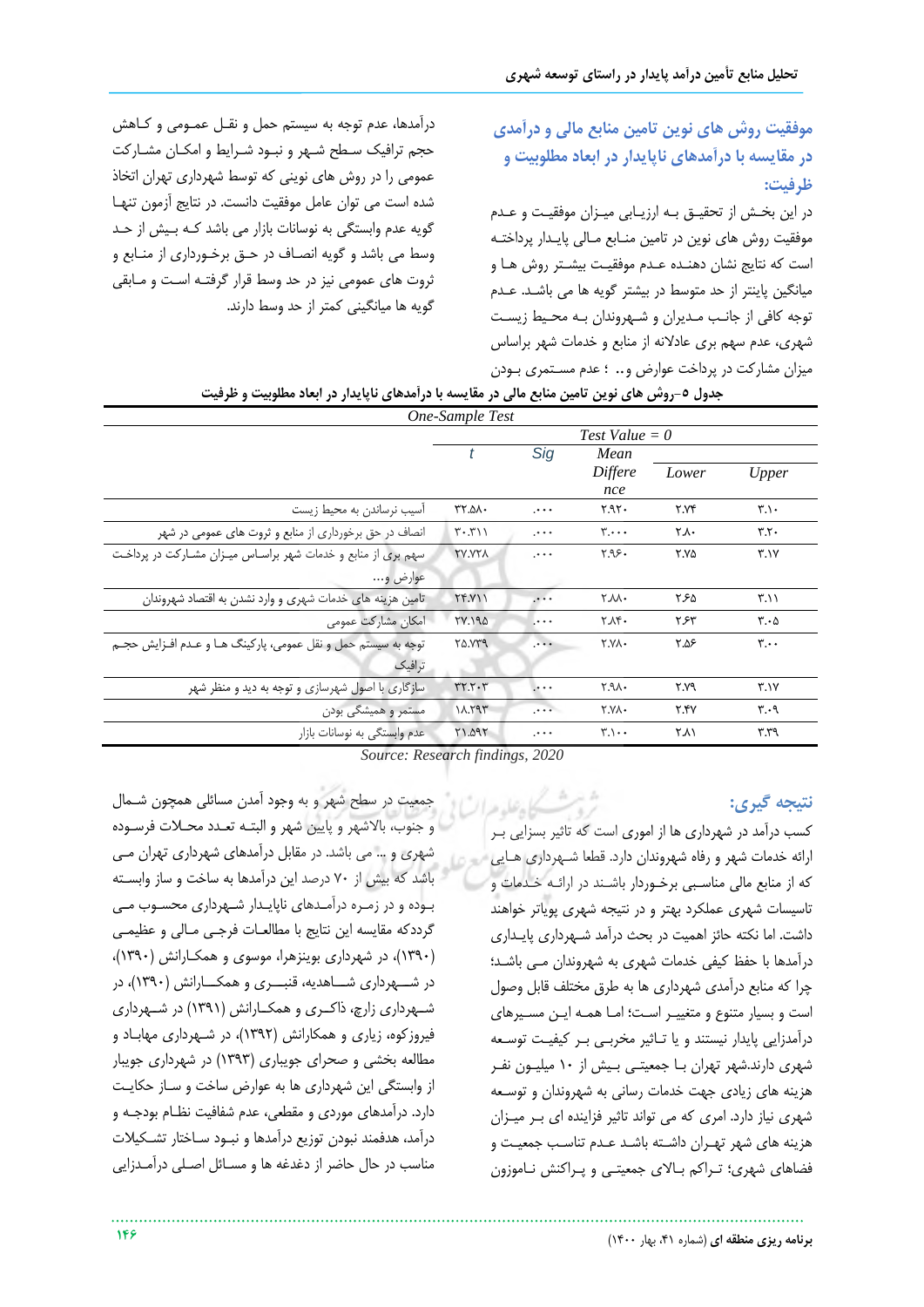شهرداری کلانشهر تهران می باشد. تحقیق حاضـر تحلیلـی بـر تـامین منـابع درآمـدهای پایـدار شـهرداری در شـهر تهـران در راستای توسعه شهری می باشد؛ که نتایج تحقیق نشـان دهنـده تاثیر مولفه های مورد ارزیابی از نظر کارشناسـان و متخصصـان این حوزه در پایداری درآمدهای شهرداری تهران می باشد. چهرا که براساس نظر متخصصان در مولفه های افهزایش عهوارض و درآمدهای مالیاتی افـزایش روابـط مـالی دولـت و شـهرداری-ها،درآمـد حاصـل از دریافـت بهـای خـدمات ارائـه شـده بـه شههروندان،درآمدهای حاصهها از توسههه و عمههران شهری،خصوصی سازی خدمات و زیرساخت هـای شـهریهمه از سطح میانگین بالاتری از سطح وسط برخوردارند؛ کـه ایــن امــر نشان دهنده اهمیت مولفه ها از نظر کارشناسهان مهی باشهند. از نظر خبرگان این حوزه از عوامل موثر بهر پایداری درآمدهای شهرداری تهران بیشترین تاثیر گذاریدرآمهد حاصهل از توسهعه و عمران شهری و کمترین میانگین نیز به مولفه درآمدهای حاصل از دریافت بهای خدمات ارائه شده به شهروندان می باشد. اما در مقابل بیشترین ناپایداری ها به وابستگی شهرداری به سـاخت و ساز می باشد. تهران با رشد چشمگیری در حال توسعه فیزیکهی می باشد که این توسعه فیزیکی با توسعه زیرساختی، فرهنگے، مشارکت شهروندان همراه نبوده اسهت و همچنهین در حواشهی شهر تهران ساخت و سـازهای افسـار گسـیخه موجـب گـرایش شهرداری به درآمدهای حاصل از این بخش می باشد.به صورت کلی میزان اثر گذاری عوامل در ایجاد ناپایداری درآمد شهرداری تاثیر گذاری باال و بیشتر از حد وسهط ههر یهک از گویهه هها در

#### *References:*

- *1. Albert, M., 2010. Maintaining ecological integrity and sustaining ecosystem function in urban areas Current Opinion Envrionemtnal Sustainability 2(3), 178-184.*
- *2. Dresner, 2002. The principles of sustainability. Earthscan, London.*
- *3. Gholipour, Rahmatollah, Mohammad Mehdi Darvishzadeh and Ali Pirannejad. (1398). Investigating the methods, resources and barriers to achieving sustainable urban income (Case study: Urmia Municipality). Public Administration, 11 (1), 151-178.*
- *4. Ghorbani, Rasoul and Mitra Azimi (1393). Investigating the effect of municipal revenue structure on urban development process using correlation coefficient and factor analysis techniques; Case study of Mashhad. Journal of Urban Research and Planning. Volume 5, Number 18, pp. 115-132*
- *5. Haji Lou, Mehran, Mohammad Miraei, Mehdi Pilevar (2017), A Survey of Sustainable Revenue Sources of Municipalities (Case Study: Shabestar, East Azerbaijan Province). Journal of*

سطا ناپایداری درآمدها می باشد؛ که می توان این امر را ناشی از عدم استفاده روش های نوین، نداشتن برنامه هها و مشهارکت های مالی در بازار، وابستگی به درآمد ناشی از ساخت و ساز بـه ویژه ساخت و سازهای غیر مجـاز و ناپایـدار دانسـت. متاسـفانه روش های نوین اتخاذ شده از سهوی شههرداری تههران نیهز از دیدگاه کارشناسان بیش از آنچه موفق باشند ناموفق بـوده انــد؛ چرا که در این روش هاتوجه کافی از جانب مدیران و شهروندان به محیط زیست شهری، سهم بری عادلانه از منـابع و خـدمات شهر براسـاس میـزان مشـارکت در پرداخـت عـوارض و... ؛ مستمری بودن درآمدها و تداوم آن در آینهده، توجهه بهه بهبهود حمل و نقل عمومی و کاهش حجم ترافیک سطا شهر و ایجاد شرایط مشارکت شهروندان بـه عنـوان کنشـگران اصـلی شـهر لحاظ نشده است و روش ها بیشتر مقطعی و در راسـتای جـذب درآمدهای بیشتر بدون پیش بینی تبعات و پیامدهای آن در شهر و محیط شهری، تداوم یا عداوم آن در آینهده و میهزان ررفیهت پذیری جوامع و محیط بوده است.

# **مالحظات اخالقی:**

**پیروی از اصول اخالق پژوهش:** در مطالعه حاضر فرمهای رضایت نامه آگاهانه توسط تمامی آزمودنیها تکمیل شد. **حامی مالی:** هزینههای مطالعه حاضر توسط نویسندگان مقاله تامین شد.

> <mark>تعارض منافع:</mark> بنابر اظهار نویسندگان مقاله حاضر فاقد هرگونه تعارض منافع بوده است.

*Economics and Urban Management. Issue 5 (20): 1-22*

- *6. Mousavi Hassani, Seyed Massoud; Rahim Sarvar and Parvaneh Ziviar (2016), Obliging Municipalities to Earn Sustainable Income in order to Fund Financing Projects for Renovation and Improvement of Dilapidated Urban Texture Study: Tehran District 19 Municipality, 2nd National Conference on Civil Engineering, Architecture with Emphasis on Employment Construction Industry, Tehran, Permanent Secretariat of the Conference.*
- *7. Nallathiga.R (2008), Trends and Perspectives of Urban Public Finance in Select.*
- *8. Newman, P., 1999. Sustainability and cities: extending the metabolism model. Landscape and Urban Planning 44(4), 219-226.*
- *9. Opschoor, H., 2011. Local sustainable development and carbon neutrality in cities in developing and emerging countries. International Journal of Sutainable Developmenet & World Ecology 18(3), 190, 200.*
- *10. Razavi Majd, Seyed Mansour; Masoumeh Mozaffari Arzati and Zeinab Seliari (2016), Municipalities' Strategies for Increasing*

**147 برنامه ریزی منطقه ای** )شماره ،41 بهار 1400(